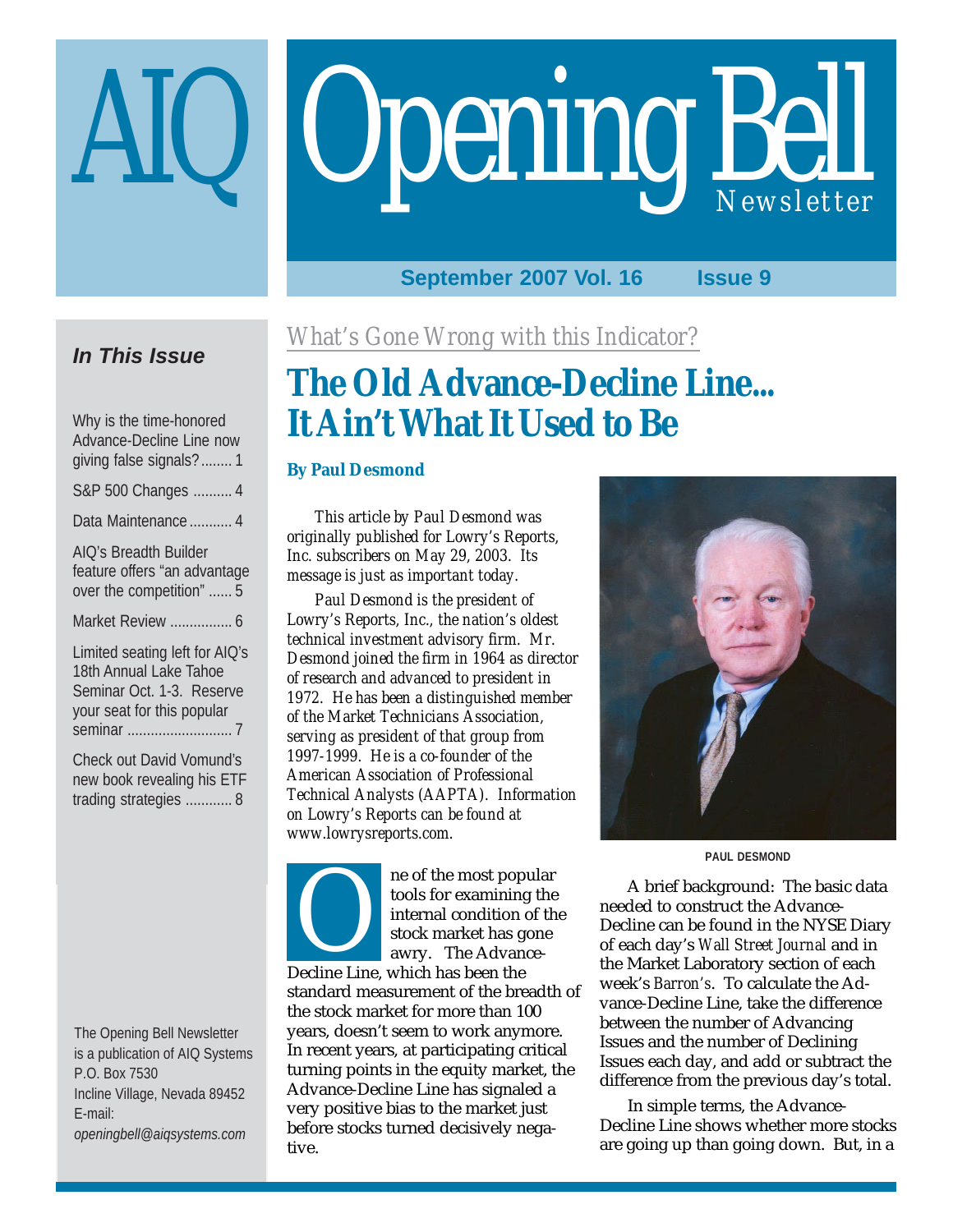#### AIQ Opening Bell September 2007

number of stocks (a positive indicamore important sense, it can show whether buying enthusiasm during a market rally is spread across a broad tion), or whether buying is narrowly focused on just a few industry groups or sectors (a generally negative sign).

Thus, the Advance-Decline is referred to as a "breadth" indicator. It provides investors with a simple way to adjust the level of diversification in their portfolios. That is, as the Advance-Decline Line expands, indicating a broadening buying interest, investors should consider expanding the number of stocks in their portfolios. As the Advance-Decline Line contracts, investors should adopt a more selective portfolio strategy by culling out their weakest holdings.

Perhaps the most widely accepted value of the Advance-Decline Line is in "divergences" — when the Advance-Decline Line (market breadth) begins to improve during a period of market weakness (bullish), or when it begins to contract during a period of market advance (bearish). In particular, the Advance-Decline Line has often turned down about four to six months in advance of many major market declines in

### **AIQ Opening Bell Newsletter**

**David Vomund, Publisher G.R. Barbor, Editor P.O. Box 7530 Incline Village, NV 89452**

AIQ Opening Bell does not intend to make trading recommendations, nor do we publish, keep or claim any track records. It is designed as a serious tool to aid investors in their trading decisions through the use of AIQ software and an increased familiarity with technical indicators and trading strategies. AIQ reserves the right to use or edit submissions. While the information in this newsletter is believed to be reliable, accuracy cannot be guaranteed. Past performance does not guarantee future results.

**© 1992-2007, AIQ Systems**



**Figure 1.** Chart of DJIA and two Advance-Decline indicators. Above is standard NYSE A-D Line and below is Lowry's Operating-Companies-Only Adv-Dec indicator.

the past.

moving in a sideways, indecisive pattern, the Advance-Decline Line began to rise vigorously, leading

Because of its elegant simplicity,

and the valuable insights it has provided at market turning points, it has been highly prized by both fundamentalists and technicians throughout the decades.

But, in recent years,

something seems to have gone wrong. For example, in July and August, 2001 (**Figure 1**), when the Dow Jones Industrial Average was

*"How could the time-honored Advance-Decline Line give off such obviously false signals?…The change has occurred, not in the indicator, but in the data it measures. Over the past decade, the New York Stock Exchange has allowed trading in a growing number of issues that are not, or do not trade like, domestic common stocks."*

> many investors to conclude that the internal strength of the market was improving.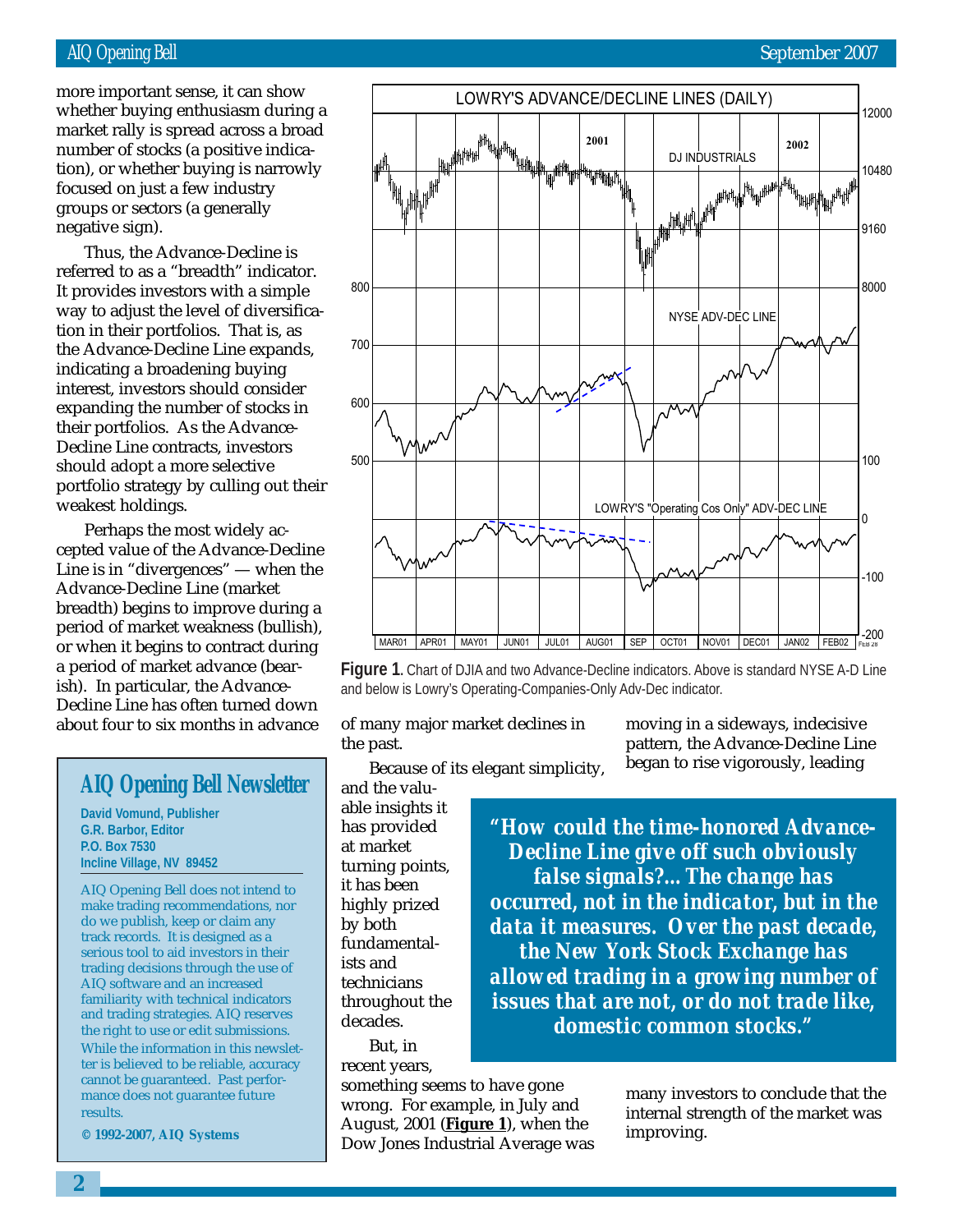#### September 2007 AIQ Opening Bell

A number of highly regarded analysts encouraged investors to buy aggressively in August, 2001, based primarily on the strength of the Advance-Decline Line. But, history shows that the market was actually weakening. The Advance-Decline Line was giving off a false signal. In the weeks that followed, the Dow Jones Industrial Average plunged 20.7%, exacerbated by the tragedies of September 11<sup>th</sup>.

In early September, 2002 (**Figure 2**), the Dow Jones Industrial Average was recovering from earlier losses. The Advance-Decline Line lead the recovery, rising to a new rally high, creating the impression among investors that buying enthusiasm was broadening. In fact, the market was weakening, and the DJIA dropped 15.3% during the next month, to the October, 2002 market low.

Again, in mid-January, 2003 (Figure 2), the Dow Jones Industrial Average appeared to be on the verge of a breakout to new rally highs. The Advance-Decline Line added to the illusion by rising to its highest level in six months, a seemingly very bullish indication that investors were pouring money into a broadening array of stocks. Many investors confidently rushed in to buy, only to find that the Advance-Decline Line was once again providing misleading information. Over the next two months, the Dow Jones Industrial Average plunged 14.9%, back to its earlier October, 2002 low.

What could have happened? How could the time-honored Advance-Decline Line give off such obviously false signals? The answer is simple, but not easily seen. The change has occurred, not in the indicator, but in the data it measures. Over the past decade, the New York Stock Exchange has allowed trading in a growing number of issues that are not, or do not trade like, domestic common stocks.

For example, of the 3,500 issues



**Figure 2.** Chart of DJIA and two Advance-Decline indicators. Above is standard NYSE A-D Line and below is Lowry's Operating-Companies-Only Adv-Dec indicator.

listed on the Big Board, approximately 500 issues are closed-end bond funds. About another 600 issues are preferred stocks that trade more like bonds than common stocks. Then, there are more than

400 foreign stocks and ADRs that may, or may not, reflect the trends of our domestic stock market.

Lastly, there are roughly 300 real estate limited partnerships listed on

the Exchange that are much like mutual funds, in that they are not operating companies. The bottom line is that almost half (48%) of the issues currently listed on the New York Stock Exchange are not really

stocks — at least not what investors generally think of as stocks. These issues, which we refer to as nonoperating companies, have been the principal cause of the false signals given off by the Advance-Decline

*"The bottom line is that almost half (48%) of the issues currently listed on the New York Stock Exchange are not really stocks…These issues, which we refer to as non-operating companies, have been the principal cause of the false signals given off by the Advance-Decline Line in recent years."*

#### Line in recent years.

 In each of the three cases cited above, common stocks were in a generally sideways trend, while the bond market was strongly rising. Thus, the common stock components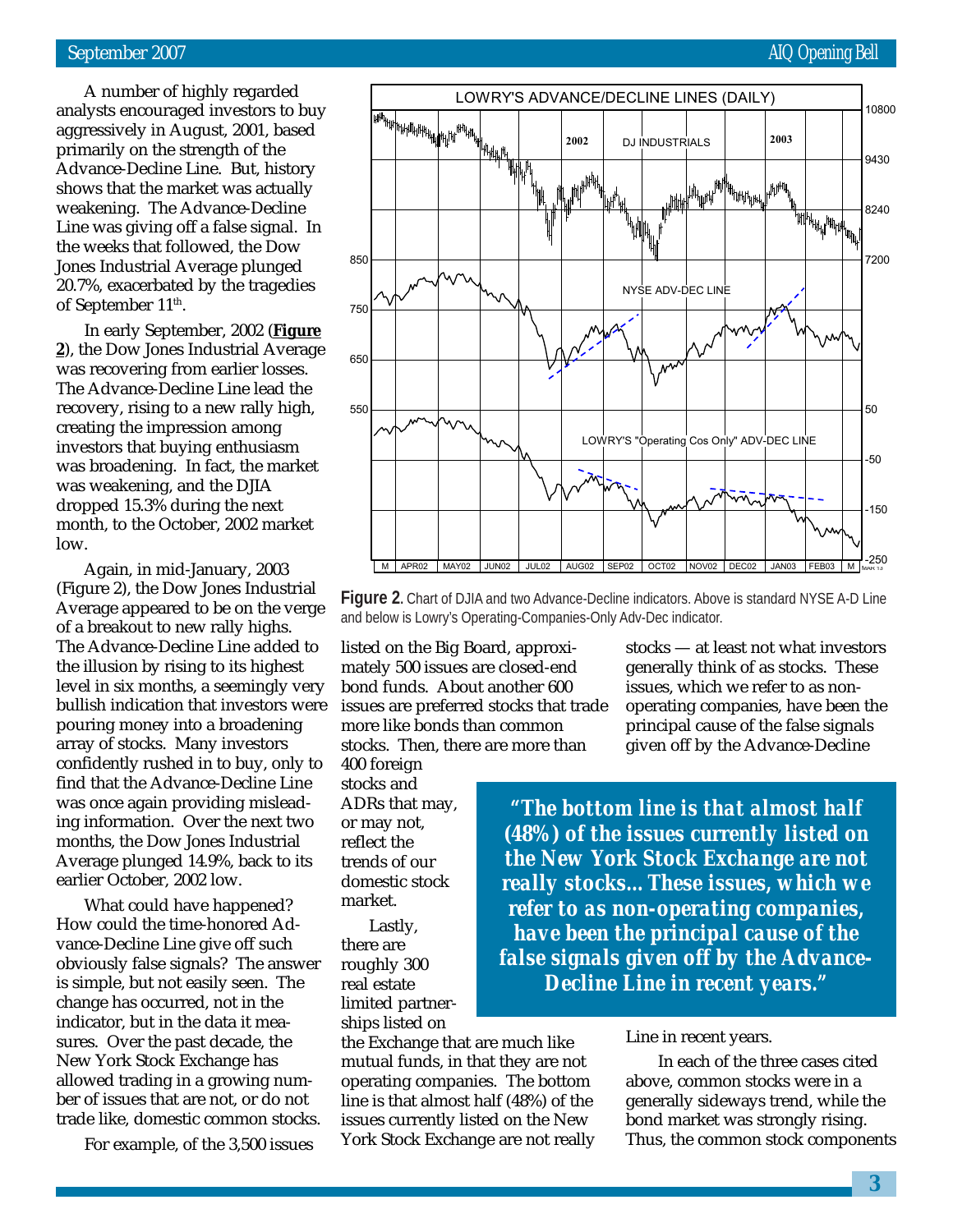giving the Advance-Decline Line an of the Advance Decline Line offset one another, while the bond related components were rising strongly, overall positive bias. In other words, during each of those periods, the Advance-Decline Line was, in essence, measuring the strength of the bond market, not the stock market. It's no wonder that the

Ramsey, one of our key analysts, and Decline Line was showing mislead-I compiled a new indicator called Lowry's Operating-Companies-Only Advance Decline, which excludes all preferred issues, all real estate partnerships, all foreign issues and ADRs, and all closed-end stock and bond funds. The remaining issues are simply domestic common stocks listed on the New York Stock Ex-

change.

Throughout its twelve-year history, Lowry's OCO Adv-Dec Line has provided a far more accurate measurement of the internal strength of the stock

*"Throughout its twelve-year history, Lowry's OCO Adv-Dec Line has provided a far more accurate measurement of the internal strength of the stock market, particularly at critical turning points…"*

signals were misleading!

This is not a recently discovered phenomenon. In 1990, the analysts at Lowry's Reports, Inc. became concerned about the changing character of the Advance-Decline statistics. As a result, Richard

market, particularly at critical turning points, such as those cited above. As shown in the accompanying charts, in each of the three cases, Lowry's OCO Adv-Dec Line was correctly reflecting market weakness at exactly the same time that the standard Advance-

#### **STOCK DATA MAINTENANCE**

#### **The following table shows stock splits and other changes:**

| <b>Stock</b>            | <b>Ticker</b>     | <b>Split</b> | <b>Approx. Date</b> |  |
|-------------------------|-------------------|--------------|---------------------|--|
| <b>National Oilwell</b> | <b>NOV</b>        | 2:1          | 09/10/07            |  |
| <b>Johnson Controls</b> | JSI               | 3:1          | 09/17/07            |  |
| Life Parters Hldgs.     | LPHI <sup>1</sup> | 5:4          | 09/17/07            |  |
| FC Stone Group          | <b>FCSX</b>       | 3:2          | 09/18/07            |  |
| <b>Monro Muffler</b>    | <b>MNFO</b>       | 3:2          | 09/24/07            |  |

#### **Trading Suspended:**

Agile Software (AGIL), Arbor Holdings (AH), Brilliance China Auto (CBA), Hanson PLC (HAN), ServiceMaster Co. (SVM), Stride Rite (SRR), Triad Hospitals (TRI), Tweeter Home Ent. (TWTR)

#### **Name Changes:**

Acacia Research (CMBX) to Combi Matrix (CBMXD) Advanced Magnetics (AMAG) to AMAG Pharmaceuticals (AMAG) Affordable Residential Communities (ARC) to Hilltop Holdings (HTH) Alteon (ALT) to Synvista Therapeutics (SYI), Motient (MNCP) to TerreStar (TSTR) Payless Shoesource (PSS) to Collective Brands (PSS) Tag-it Pacific (TAG) to Talon Int'l (TLN) Transaction Systems Architects (TSAI) to ACI Worldwide (ACIW) Universal Compression (UCO) to Exterran Holdings (EXH)

ing strength.

New distortions to the accuracy of New York Stock Exchange trading data may be coming. Recent news articles make it clear that the New York Stocks Exchange is working aggressively to add Exchange Traded Funds (ETFs) to the issues listed on the Big Board. If this comes about, the trading of ETFs (which essentially will double-count issues already listed on the Exchange) will play havoc with not only the Advance-Decline statistics, but more importantly with the Upside and Downside Volume statistics that investors have come to rely on over the years.

Interestingly, Lowry's Reports, Inc. originated the compilation of the Upside and Downside Volume statistics in 1938. Just to stay ahead of the curve, Lowry's has also been compiling Operating-Companies-Only Upside Volume and Downside Volume statistics since 1990. In an ever changing world, investors, or their advisors, must constantly reexamine the accuracy of the data that plays such a vital part in the management of investment portfolios.

You can visit Lowry's Reports online at www.lowrysreports.com.

#### **S&P 500 Changes**

**Changes to the S&P 500 Index and Industry Groups:**

American Capital Strategies (ACAS) replaces Dollar General (DG). ACAS is added to the Asset Management & Custody Banks (BANKGRP) group.

Akamai Technologies (AKAM) replaces Biomet Inc. (BMET). AKAM is added to the Internet Software & Services (NETSFTWR) group.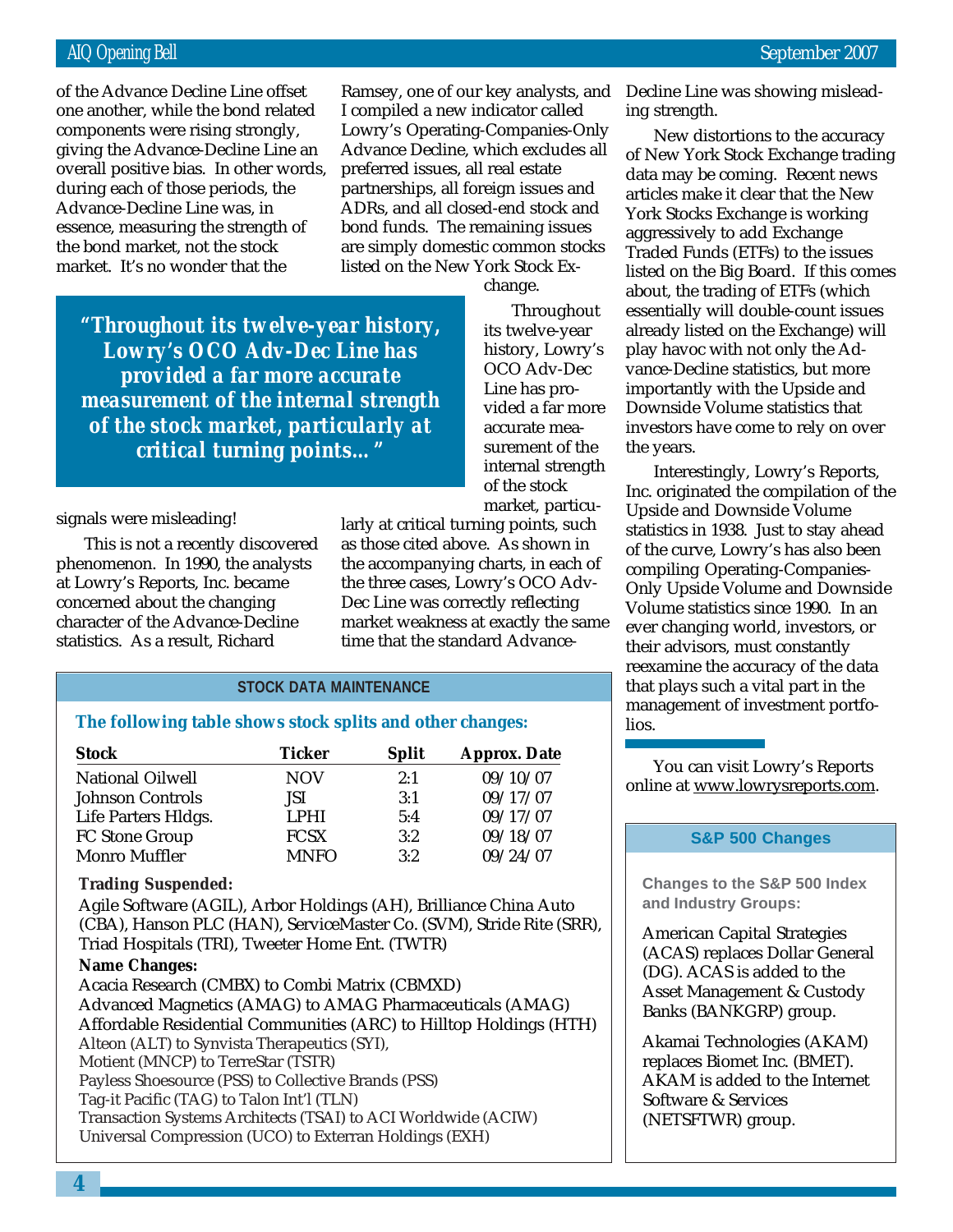# *Our Advantage Over the Competition*

# **Use AIQ's Breadth Builder to Create An Advance-Decline Line 'Without the Flaws'**

#### **By David Vomund**

aul Desmond, in the cover article of this newsletter, points out the importance of calculating advanceauf Desmond, in the<br>
cover article of this<br>
newsletter, points out<br>
the importance of<br>
calculating advance-<br>
decline figures on domestic equities, rather than on closed-end interest rate instruments. AIQ's powerful Market Breadth Builder accomplishes this task. In this article we'll show how to use this function.

downloaded at www.aiqsystems.com. Click *Data* and *AIQ List Files*. You will also need these 3000 stocks in your database. The easiest way to accomplish this is to use your Historical Stock CD that comes with TradingExpert (you can purchase a new CD for \$39 by calling 800-332- 2999). Place the CD into your computer, then enter Data Manager

*"In creating a custom Advance-Decline Line, we first have to decide which list of stocks to use in its calculation. A broad list of stocks is most appropriate so we'll choose to calculate market breadth on the Russell 3000 stocks."*

In TradingExpert Pro, you can plot the standard Advance-Decline Line as reported from the NYSE. (Display market ticker DJIA and then select indicator AD Line.) This indicator is similar to what appears in the *Wall Street Journal* and *Investor's Business Daily*. Unfortunately it has the same problems as discussed in Mr. Desmond's article.

In creating a custom Advance-Decline Line, we first have to decide which list of stocks to use in its calculation. A broad list of stocks is most appropriate so we'll choose to calculate market breadth on the Russell 3000 stocks. This list includes 3000 of the highest capitalization stocks, which means it contains both large-cap, mid-cap, and smallcap stocks.

The Russell 3000 list can be

Make the Russell 3000 the active list structure. The 3000 tickers will appear on the left side of the Data Manager screen. A red "X" will appear next to the tickers that are not in your database. To add the

missing tickers, click *List,* then *Find and Create.* Click "*Do Lookup*." Most of the stock descriptions will appear. Finally, click "*Do Creation*" and *Done*.

You should update the data to make sure it is current before proceeding.

To create the Advance-Decline Line, go to the Data Manager and click *Ticker* and *New*. Enter a ticker symbol to represent the new market (we

used ticker RUSMKT). Click on *Market* and *OK*.

On the *New Market* screen, enter a description for the market. Under

*Market Breadth Data Source* click on *Compute From All Stocks In List* and select *RUS3000*. We'll plot the S&P 500 with the



**DAVID VOMUND**

Advance-Decline Line, so enter ticker SPX in the *Price Ticker* box (**Figure 1,** next page).

On the next screen, click *Compute It Now*. Since the first computation incorporates several years of data, it will take several minutes. To have TradingExpert automatically compute this Market after a download, go to the Communications screen. At the lower right, check *Compute Markets* and then click *Save Setup*.

To plot the new Advance-Decline Line, enter ticker RUSMKT

*"…the Advance-Decline Line is only as good as the data used in its calculation… TradingExpert Pro is one of the few software packages that has the flexibility to calculate an Advance-Decline Line based on any set of stocks. This gives us an advantage over the competition."*

> in Charts. **Figure 2** shows our newly created market ticker. Plotted is the S&P 500 index along with an Ad-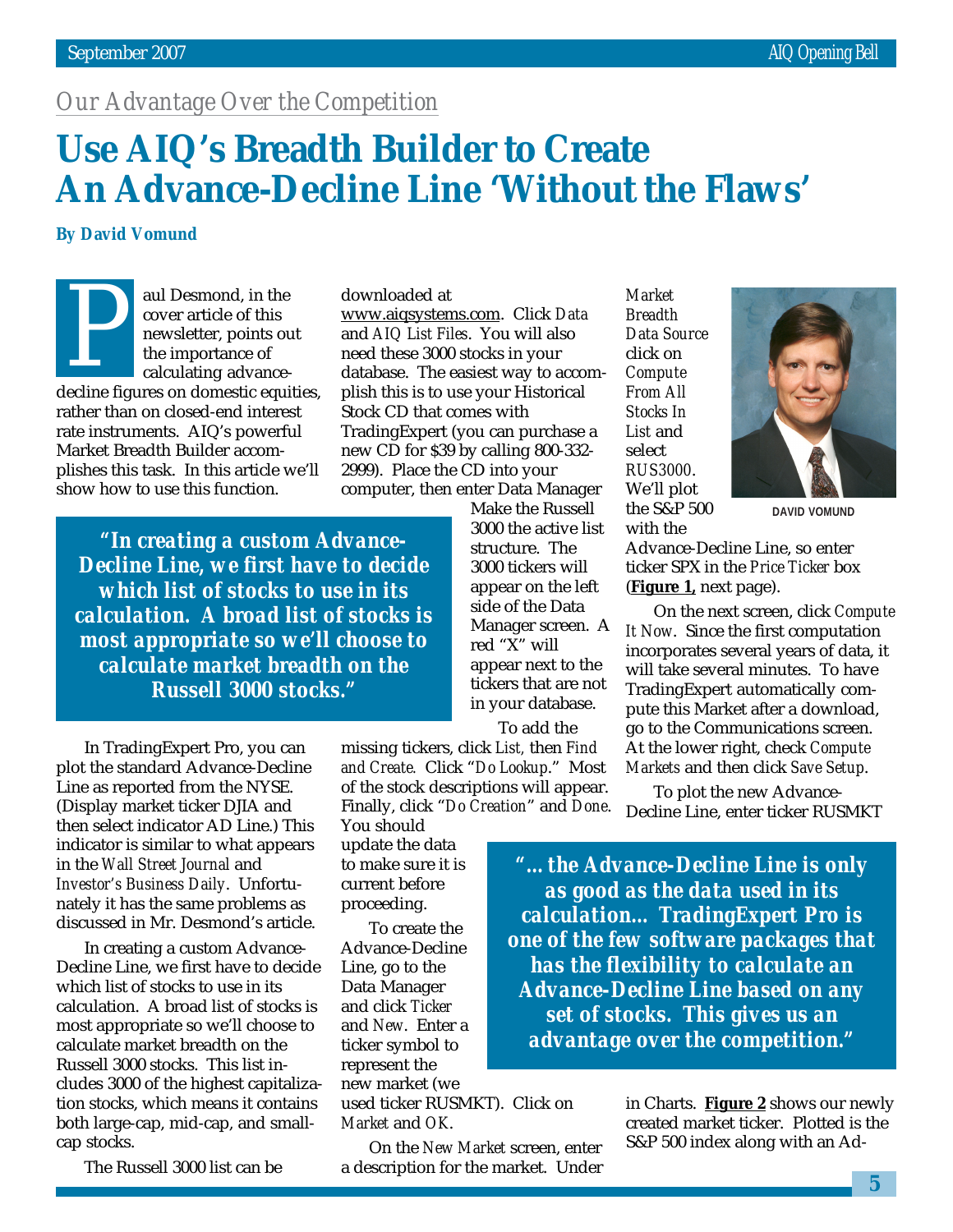vance-Decline Line calculated from the Russell 3000 stocks.

tions between this new custom Although there are small variaindicator and the standard Advance-Decline Line, it does show deteriorating market breadth. During June and July, the Advance-Decline Line shows deteriorating market breadth at the same time that the market index was hitting new highs. More recently, a positive divergence in the Advance-Decline Line has not emerged.

As Paul Desmond points out in his article (page one), the Advance-Decline Line is only as good as the data used in its calculation. Because of closed-end bond funds, there are flaws in the standard indicator. TradingExpert Pro is one of the few software packages that has the flexibility to calculate an Advance-Decline Line based on any set of stocks. This gives us an advantage over the competition.

#### **New Market**

| Market Symbol:<br>Description:                                 | RUSMKT<br>S&P 500 with Russell 3000 Breadth                                                                 |        |                                   |                                               |       |  |
|----------------------------------------------------------------|-------------------------------------------------------------------------------------------------------------|--------|-----------------------------------|-----------------------------------------------|-------|--|
| Market Breadth Data Source<br>C Download via telephone for the |                                                                                                             |        |                                   |                                               |       |  |
| œ<br>C.                                                        | Compute from all stocks in List:<br>Compute from all stocks in Sector:<br>Compute from all stocks in Group: |        | RUS3000                           | $\overline{\phantom{a}}$                      |       |  |
| Price ticker:<br>$\nabla$ Active                               | SPX                                                                                                         | First: | Market Breadth Dates:<br>08/20/97 | Last:<br>MM/DD/YY<br>(First Date is Computed) |       |  |
| OΚ                                                             | Cancel<br>Help                                                                                              |        |                                   | Data                                          | Notes |  |

**Figure 1.** Data Manger's New Market screen is used to enter parameters for a new market ticker. The new ticker RUSMKT will use the Russell 3000 stocks to compute breadth data.



**Figure 2.** Daily chart of S&P 500 with the Russell 3000 breadth AD Line plotted in lower window. Note the divergence that occurred in the June/July period prior to the recent market decline.

David Vomund publishes VIS Alert, a weekly investment newsletter. For a sample copy, go to *www.visalert.com.*

#### **MARKET REVIEW**

If August the market post<br>
small gains. The S&P 500<br>
gained 1.3% and the Nasc<br>
Composite gained 2.0%.<br>
That doesn't mean the<br>
movement was steady and consisn August the market posted small gains. The S&P 500 gained 1.3% and the Nasdaq Composite gained 2.0%. That doesn't mean the

tent. Mid-month, the market continued its corrective phase that began in early July. This was the largest correction in five years as the S&P 500 corrected 10% from its high to its mid-day low on August 16. That one-day capitulation marked the low.

The best performing sector was Real Estate, which gained 5%. The sector holds REITs. Precious Metals was by far the biggest loser, falling 8%.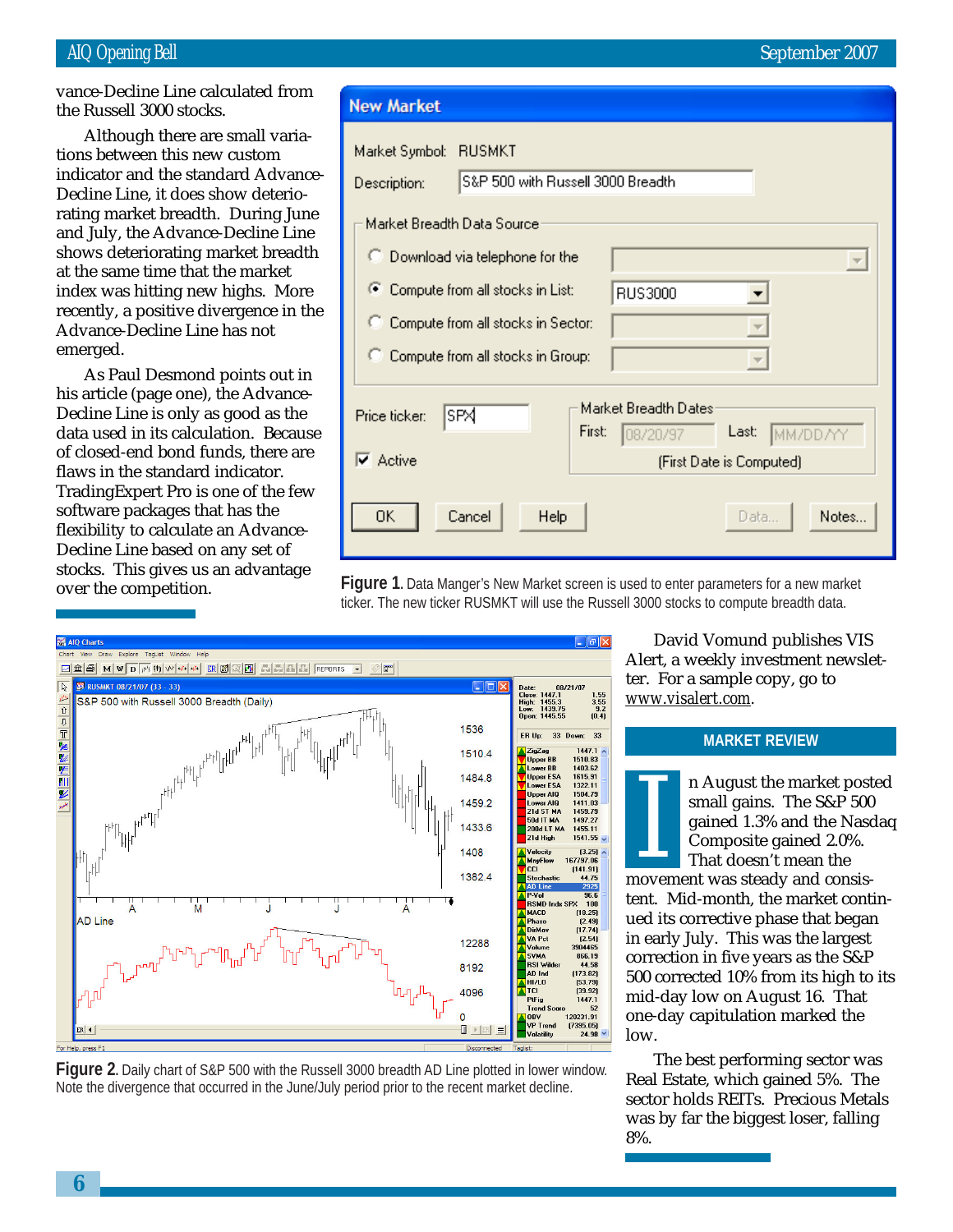# AIQ's 18th Annual Lake Tahoe Seminar

October 1 - 3, 2007 Harveys Resort & Casino South Lake Tahoe,NV





**Hosted reception** 



Nelson Freeburg **Founder Formula Research** This year's keynote speaker

 **Nelson Freeburg** is editor of FORMULA RESEARCH, a financial letter that develops systematic investment models for stocks and bonds. When he first came to the financial markets, Nelson was pursuing a Ph.D. in world Nelson Freeburg politics at Columbia University. Wholly taken by the market maker in equity options. excitement and promise of trading, Nelson said good-bye to the academic life. Nelson began researching the markets full-time. Eventually he would build a financial database that reaches back to the last century--and from this, a library of advanced trading strategies. Today Nelson uses these timing models to advise institutional clients and manage his own investments.

> Many investment professionals rely on Formula Research. Gerald Appel, John Bollinger, Paul Tudor Jones, John Murphy, Martin Pring, Linda Raschke, Larry Williams--all of these and other industry leaders employ his proprietary research.

**BONUS live webinar session with Linda Bradford Raschke.** Linda is President of LBRGroup, Inc., a registered CTA and money management

firm and president of LBR Asset Management, a CPO. She began her professional trading career in 1981 as a

 Also joining us this year will be **Martha Sipe**, CFA, a veteran of Wall St and president of mindingmatter.com, and **Bob Debnam**, founder of the ChartProfit service. We are also pleased to welcome back **Dale Wheatley**, founder of The Options Hunter service and **Steve Palmquist**, trader and founder of daisydogger.com. Our regular AIQ speakers **Steve Hill**, CEO and **David Vomund**, Chief Analyst round out the speaker line-up.

Every morning begins with an AIQ-hosted breakfast. Sessions begin at 8:30 each day and run through to 5:00 pm (12:00 on last day). Regular breaks during the day include an AIQhosted lunch on the first two days. Tuesday evening all attendees are invited to an AIQ catered buffet dinner.

I**ncluding meals, cost for all three days is only \$895 per person.**

**Reserve your place now!**

There will no Getting Started with AIQ track this year; instead we will be offering **one-on-one hands-on clinics** with senior AIQ staff. Appointment times will be accepted throughout the first two days of the seminar



#### **Here's what last year's attendees had to say**

**AIQ Systems PO Drawer 7530 Incline Village NV 89452** www.aiqsystems.com **"Tremendously valuable the content and clarity of the presentations moved my trading education forward"**

**"This was an extremely useful session, advancing my understanding of several important chart patterns"**

**"Steve (Palmquist) actually told the group what works for him and what makes him a succesful trader, outstanding."**

# **Few seats left-- CALL 1-800-332-2999 x115**

**Visit the AIQ Store http://aiqsystems.com/store/page2.html**